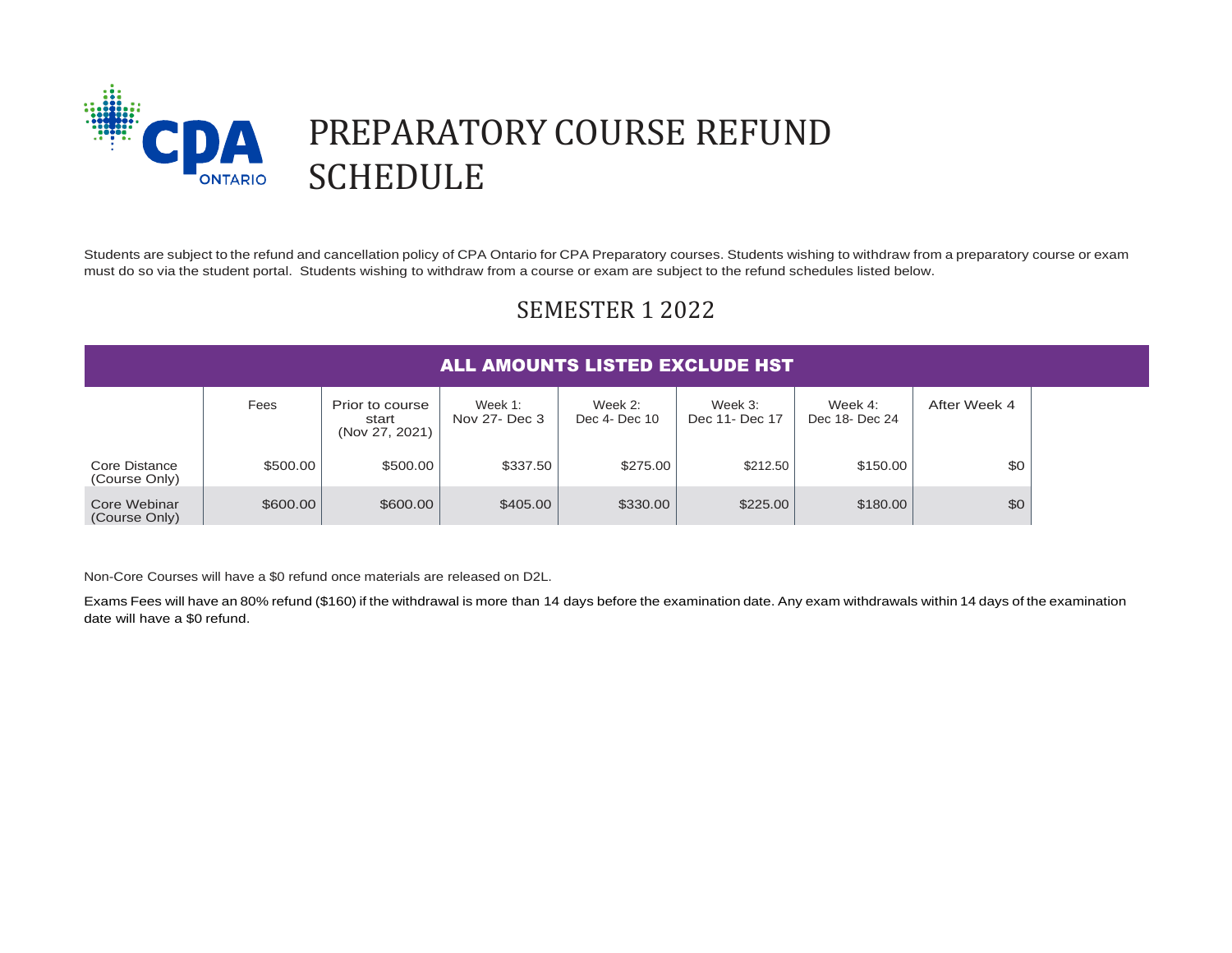

## SEMESTER 2 2022

|                                |          |                                            | <b>ALL AMOUNTS LISTED EXCLUDE HST</b> |                          |                          |                           |              |  |
|--------------------------------|----------|--------------------------------------------|---------------------------------------|--------------------------|--------------------------|---------------------------|--------------|--|
|                                | Fees     | Prior to course<br>start<br>(Feb 19, 2022) | Week 1:<br>Feb 19-Feb 25              | Week 2:<br>Feb 26- Mar 4 | Week 3:<br>Mar 5- Mar 11 | Week 4:<br>Mar 12- Mar 18 | After Week 4 |  |
| Core Distance<br>(Course Only) | \$500.00 | \$500.00                                   | \$337.50                              | \$275.00                 | \$212.50                 | \$150.00                  | \$0          |  |
| Core Webinar<br>(Course Only)  | \$600.00 | \$600.00                                   | \$405.00                              | \$330.00                 | \$225.00                 | \$180.00                  | \$0          |  |

Non-Core Courses will have a \$0 refund once materials are released on D2L.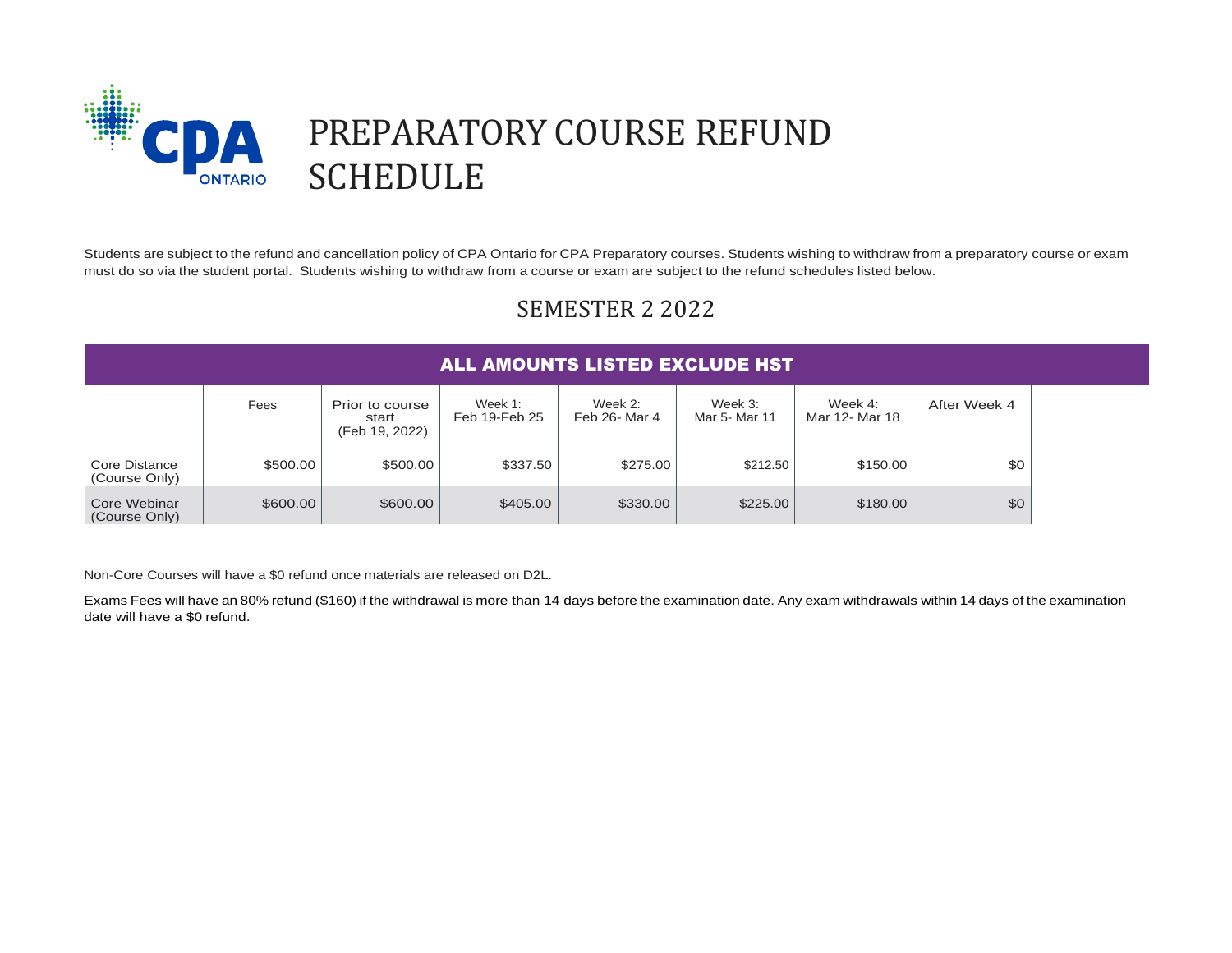

## SEMESTER 3 2022

|                                |          |                                              | <b>ALL AMOUNTS LISTED EXCLUDE HST</b> |                            |                          |                              |              |
|--------------------------------|----------|----------------------------------------------|---------------------------------------|----------------------------|--------------------------|------------------------------|--------------|
|                                | Fees     | Prior to course<br>start<br>(April 30, 2022) | Week 1:<br>April 30- May 6            | Week $2:$<br>May 7- May 13 | Week 3<br>May 14- May 20 | Week $4$ :<br>May 21- May 27 | After Week 4 |
| Core Distance<br>(Course Only) | \$500.00 | \$500.00                                     | \$337.50                              | \$275.00                   | \$212.50                 | \$150.00                     | \$0          |
| Core Webinar<br>(Course Only)  | \$600.00 | \$600.00                                     | \$405.00                              | \$330.00                   | \$225.00                 | \$180.00                     | \$0          |

Non-Core Courses will have a \$0 refund once materials are released on D2L.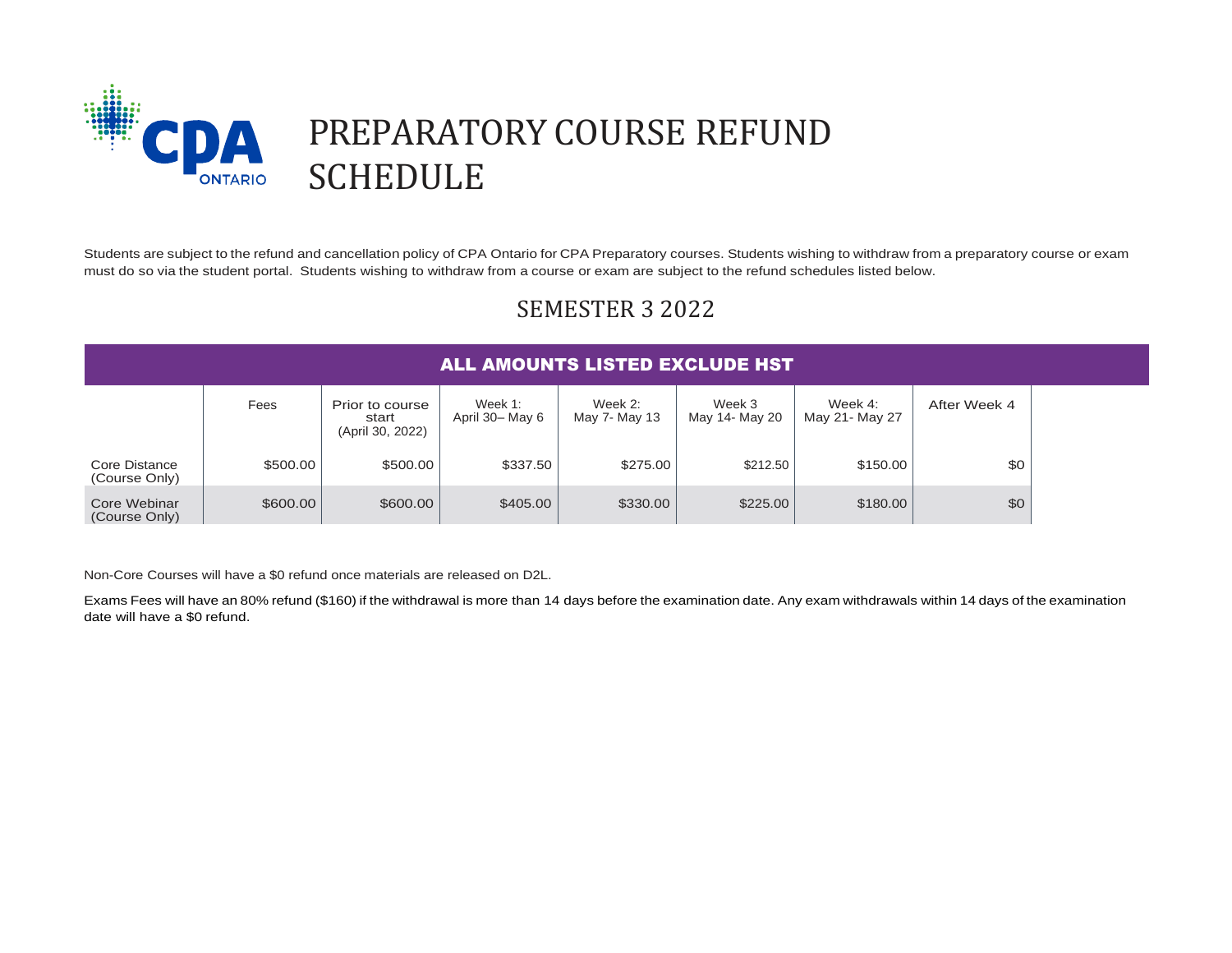

## SEMESTER 4 2022

|                                | <b>ALL AMOUNTS LISTED EXCLUDE HST</b> |                                            |                            |                             |                             |                           |              |
|--------------------------------|---------------------------------------|--------------------------------------------|----------------------------|-----------------------------|-----------------------------|---------------------------|--------------|
|                                | Fees                                  | Prior to course<br>start<br>(July 9, 2022) | Week 1:<br>July 9- July 15 | Week 2:<br>July 16- July 22 | Week 3:<br>July 23- July 29 | Week 4:<br>July 30- Aug 5 | After Week 4 |
| Core Distance<br>(Course Only) | \$500.00                              | \$500.00                                   | \$337.50                   | \$275.00                    | \$212.50                    | \$150.00                  | \$0          |
| Core Webinar<br>(Course Only)  | \$600.00                              | \$600.00                                   | \$405.00                   | \$330.00                    | \$225.00                    | \$180.00                  | \$0          |

Non-Core Courses will have a \$0 refund once materials are released on D2L.